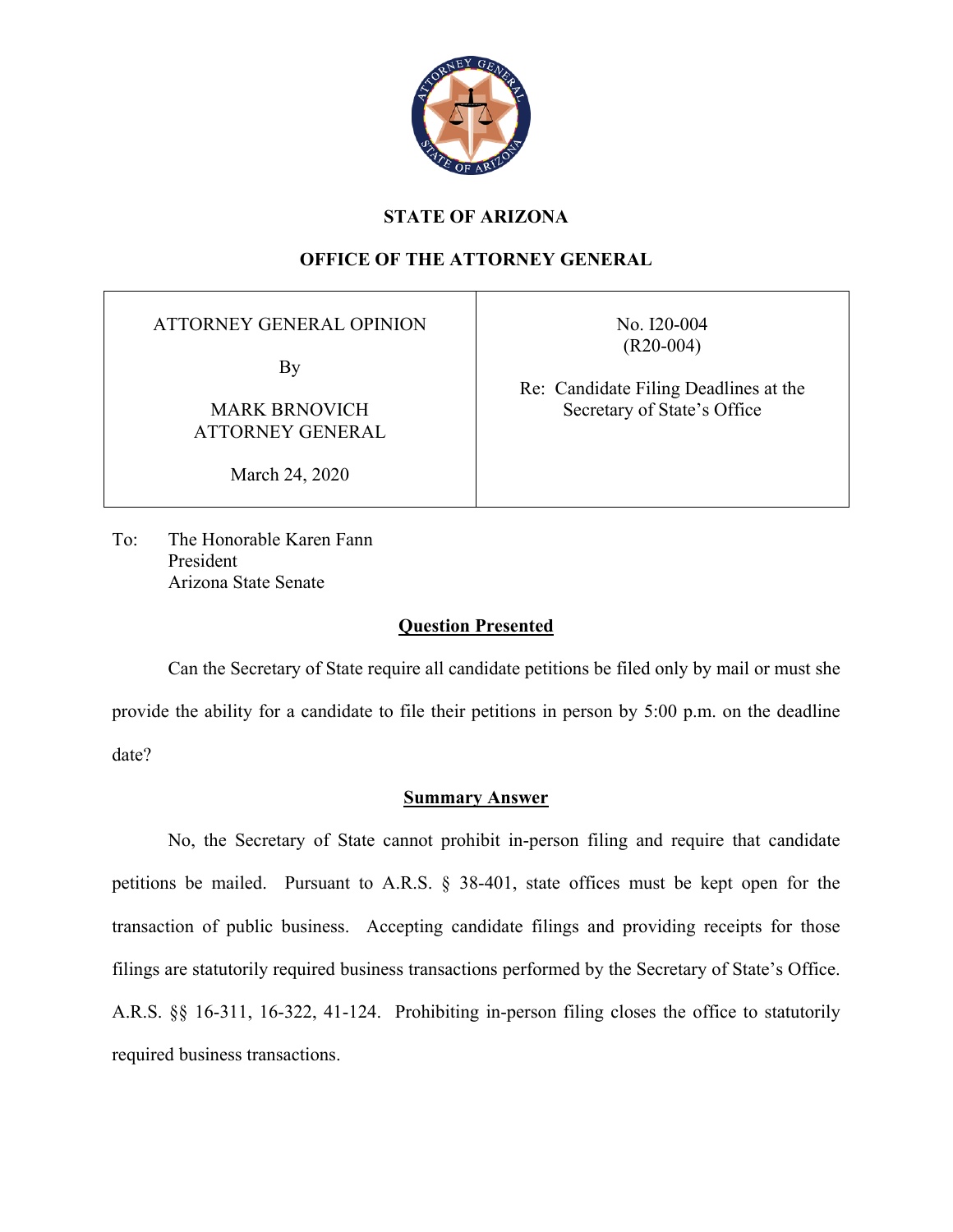#### **Background**

The Arizona Secretary of State (the "SOS") is an elected constitutional State Officer with powers "prescribed by law" under Title 41, Chapter 1, Article 2 of the Arizona Revised Statutes.<sup>1</sup> In addition, the state law provides that the SOS is the filing officer for candidates running for U.S. Congress, President, State Legislature, and other statewide or multi-county offices. A.R.S.  $$16-311(E).$ 

In response to concerns amid the COVID-19 pandemic,<sup>2</sup> the SOS issued a press release on March 20, 2020, stating that "[a]spiring candidates who wish to appear on the Primary or General Election ballot in federal, statewide, and legislative races, must now mail their [candidate] filing to our office."<sup>3</sup> According to the press release, all in-person appointments were deemed canceled and walk-in filings would not be accepted. On the SOS website, candidates were warned that the SOS's "office can take no responsibility over the timeliness or delivery of candidate filings by mail." $4$  On March 24, 2020, the SOS issued an updated press release allowing candidates to "drop [candidate filings] off in the designated drop box … located at the security station in the first floor lobby of the Executive Tower."<sup>5</sup> According to the SOS website, the drop boxes will "remain available as long as the building remains open and … team

<sup>1</sup> Ariz. Const. art. 5 §§ 1, 9; A.R.S. §§ 41-121 *et seq.*

 $2$  On March 11, 2020, Governor Doug Ducey issued a Declaration of Emergency declaring a State of Emergency throughout Arizona due to the COVID-19 outbreak. Governor Doug Ducey, *Declaration of Emergency: COVID-19*, (Mar. 11, 2020), https://azgovernor.gov/sites/default/files/declaraton\_0.pdf. On March 13, 2020, President Donald Trump issued a Proclamation declaring a National Emergency concerning the COVID-19 outbreak. Declaring a National Emergency Concerning the Novel Coronavirus Disease (COVID-19) Outbreak, 85 Fed. Reg. 15337 (Mar. 18, 2020), *available at* https://www.whitehouse.gov/presidential-actions/proclamation-declaring-nationalemergency-concerning-novel-coronavirus-disease-covid-19-outbreak/.

<sup>&</sup>lt;sup>3</sup> Press Release, Ariz. Sec. of State, Secretary of State's Office Moving to All Mail-in Candidate Filings (Mar. 20, 2020), *available at* https://azsos.gov/about-office/media-center/press-releases/1134.

<sup>&</sup>lt;sup>4</sup> Candidate Filing, ARIZ. SEC. OF STATE, https://azsos.gov/elections/candidate-filing (last visited Mar. 23, 2020).

<sup>&</sup>lt;sup>5</sup> Press Release, Ariz. Sec. of State, Secretary of State's Office Accepting Candidate Filings By Mail and Drop Box (Mar. 24, 2020) *available at* https://azsos.gov/about-office/media-center/press-releases/1154.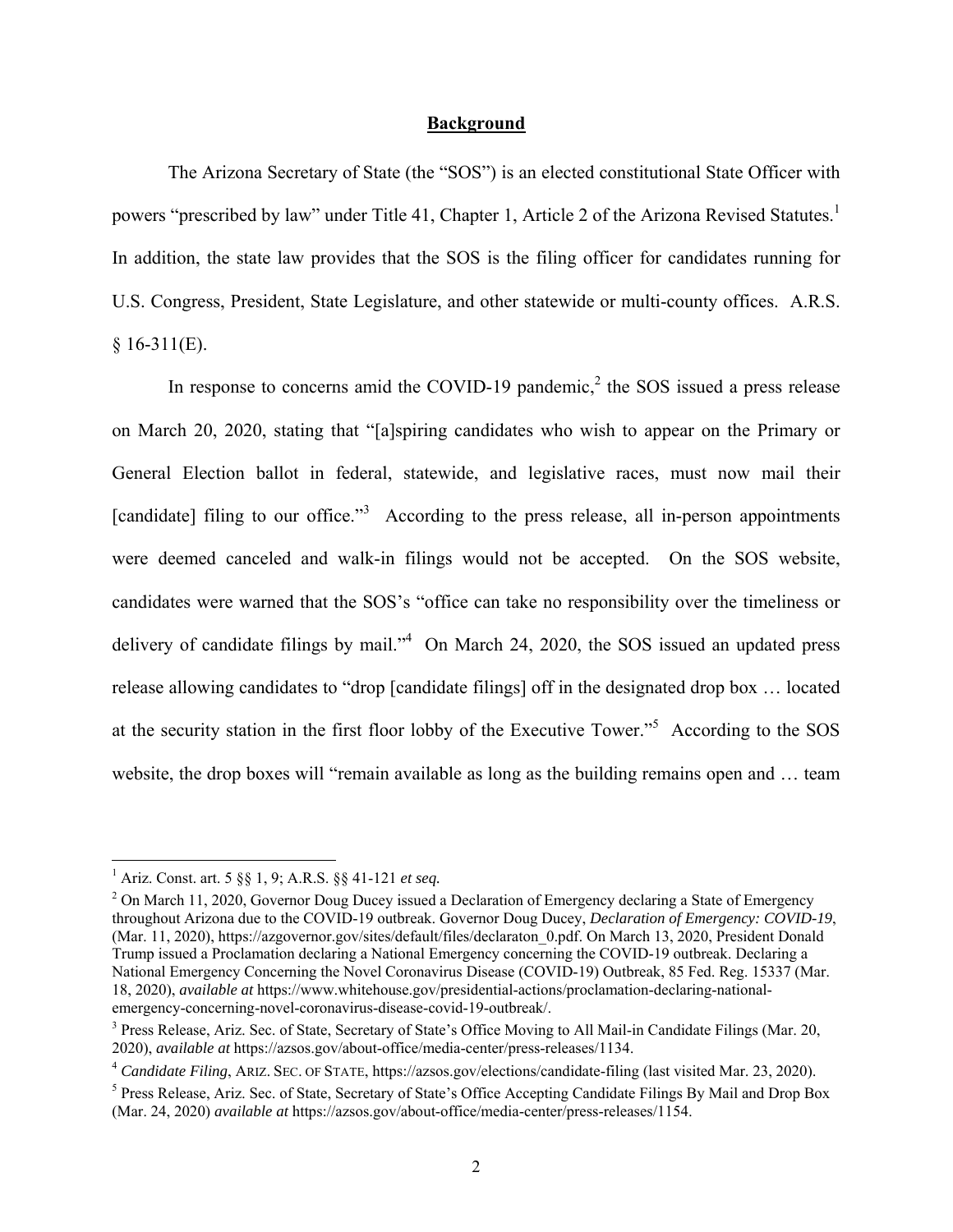members [are] available to check [the drop box] … [but] we cannot guarantee that this option will be available [if the health situation changes.]"<sup>6</sup>

Also on March 23, 2020, Governor Doug Ducey issued Executive Order 2020-12, "Prohibiting the Closure of Essential Services," indicating that it was "necessary to ensure essential services continue to be provided" and defined essential services to include "Essential Government Functions" including "all services provided by the State … and needed to ensure the continuing operation of the government agencies. $"$ 

This Opinion answers whether the SOS, under statutory authority, and in light of currently issued executive orders, may prohibit candidate petitions from being filed in person.

#### **Analysis**

According to Arizona law, candidate nomination papers "shall be filed with the secretary of state no later than 5:00 p.m. on the last day of filing." A.R.S. § 16-311(E). Further, candidates "shall file ... with [the filing officer] a nomination petition" with "the required number of signatures" not less than 120 days before the primary election. A.R.S. § 16-314(A), (B).

In order to qualify to have their name on the ballot, candidates must submit a statutorily prescribed number of qualified signatures. A.R.S. §§ 16-314(B), 16-322. Individuals who file candidate papers or petitions late or who submit petition sheets with an inadequate number of qualified signatures are barred from being placed on the ballot. *See* A.R.S. §§ 16-311(A), 16-314(A); *see also Bohart v. Hanna,* 213 Ariz. 480, 482 (2006) ("time elements in election statutes [must] be strictly construed"). When candidates file their nominating paperwork, including their petition sheets, they are statutorily entitled to a receipt which includes "the number of documents delivered, to whom delivered and the date of delivery." A.R.S. § 41-124.

<sup>&</sup>lt;sup>6</sup> *Candidate Filing*, *supra* note 4.<br><sup>7</sup> Exec Order No. 2020-12, Probi

<sup>&</sup>lt;sup>7</sup> Exec. Order No. 2020-12, Prohibiting the Closure of Essential Services (March 23, 2020).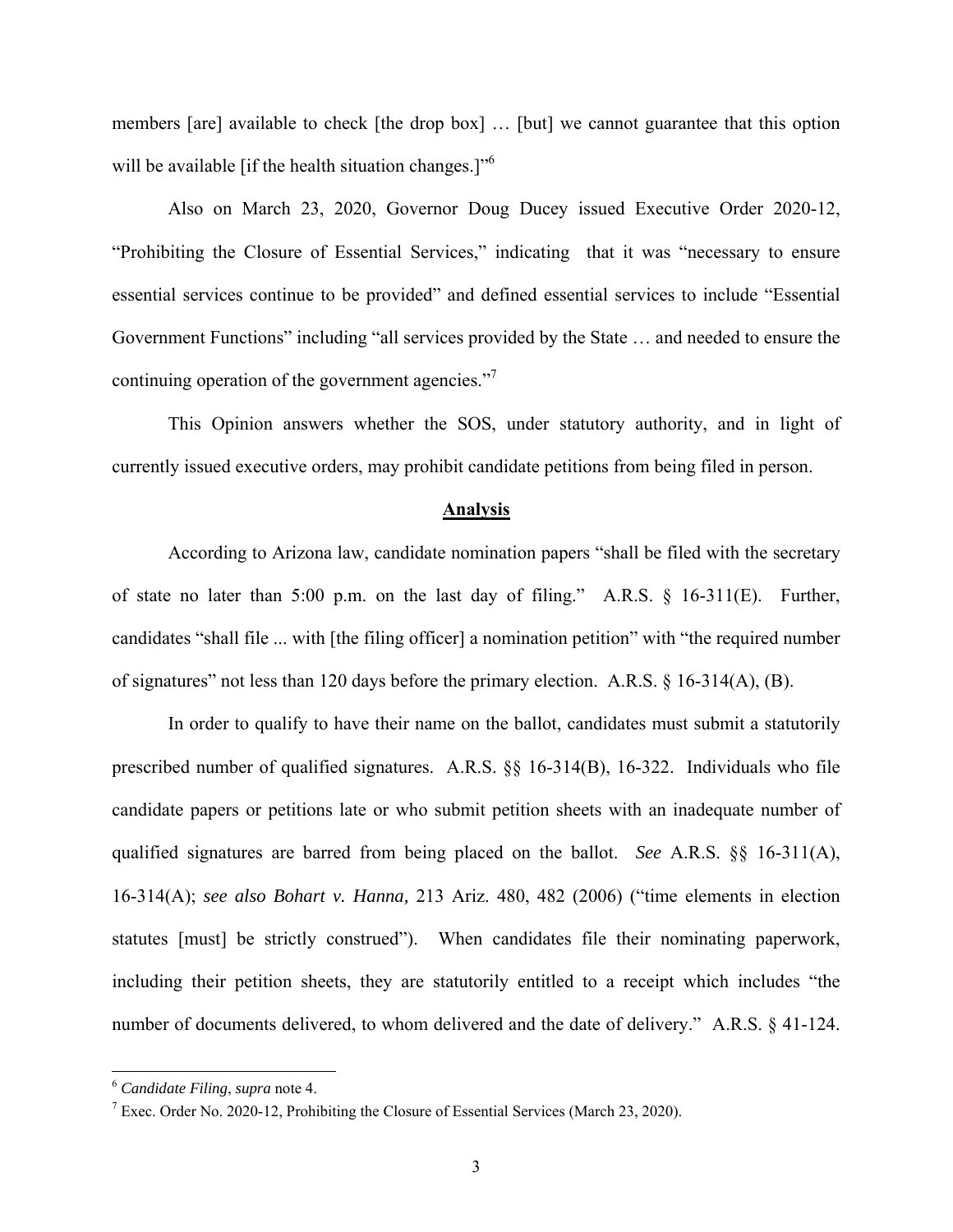The receipt provides a definitive timestamp for the filing, as well as confirmation of the number of petition papers submitted, providing the candidate confirmation that they have met their statutory obligations and, unless successfully challenged pursuant to A.R.S. § 16-351, entitled to be placed on the ballot.

Pursuant to A.R.S. § 38-401, "State offices shall be kept open for transaction of business from [8:00] a.m. until [5:00] p.m. each day from Monday through Friday" with limited exceptions. While the Governor recently issued a Declaration of Emergency, state agencies are only permitted to "make, amend and rescind orders, rules and regulations necessary for emergency functions" when so ordered by the Governor. A.R.S. § 26-307(A). Further, the Governor has recently defined services provided by the State as an "Essential Government Function" and such functions are "needed to ensure the continued operation of the government agencies" during the State of Emergency. Exec. Order 2020-12.

Although the SOS is statutorily permitted to expand the means in which candidate filings are accepted, Arizona law requires state offices to be kept open for the transaction of business during regular business hours. A.R.S. § 38-401. Neither providing a drop box in the lobby of the Executive Tower nor accepting filings by mail enables the candidate to obtain a contemporaneous receipt confirming the "number of documents delivered, to whom delivered and the date of delivery." A.R.S. § 41-124. While candidates may choose to utilize the mail and drop box options, they cannot be completely prohibited from transacting business with the Secretary of State. Given that the candidate's ability to be placed on the ballot is completely dependent on not only the time the candidate filings are received (no later than 5:00 p.m. on April 6 of this year), but also on how many signatures submitted (as generally reflected by the